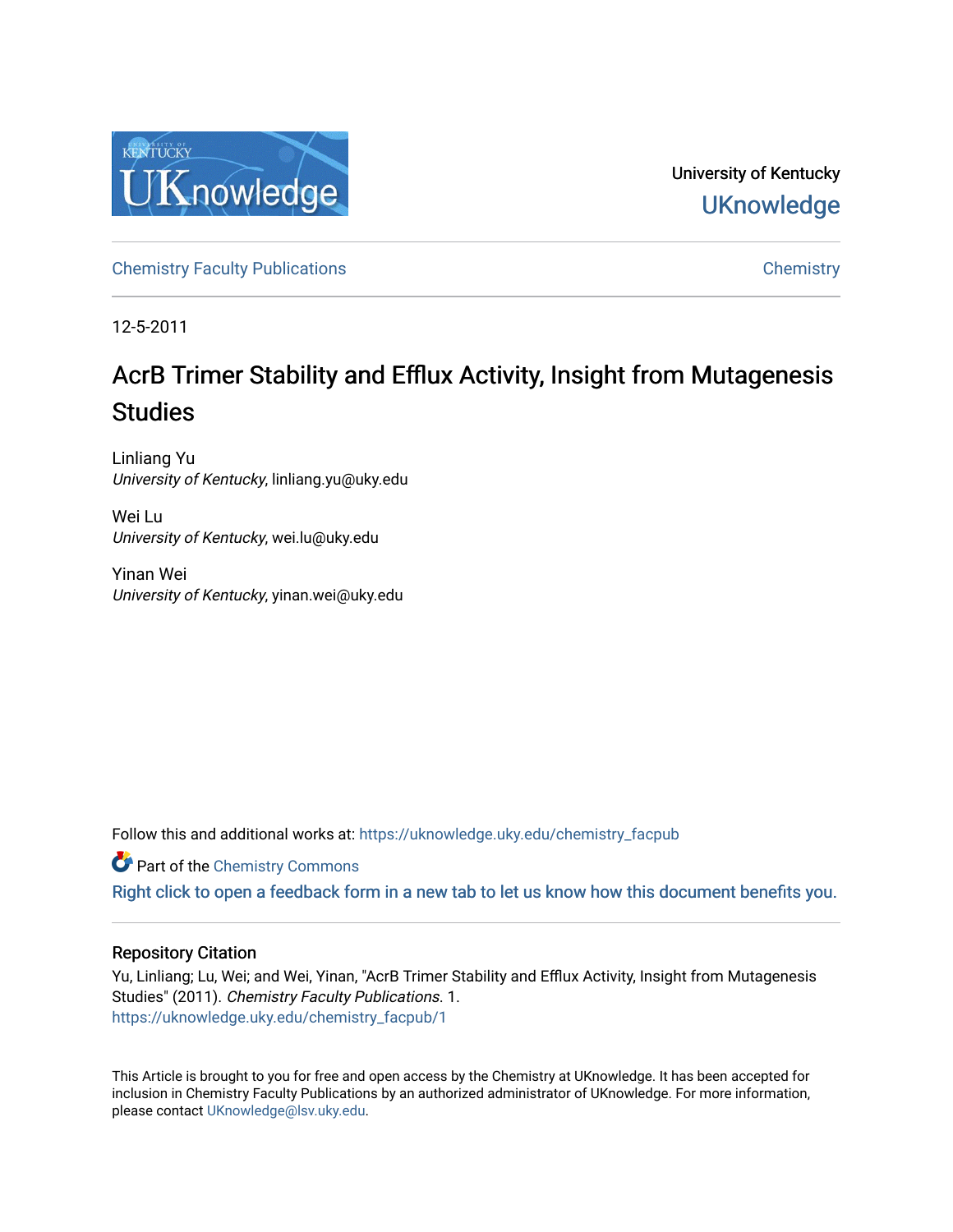# AcrB Trimer Stability and Efflux Activity, Insight from Mutagenesis Studies

Digital Object Identifier (DOI) http://dx.doi.org/10.1371/journal.pone.0028390

# Notes/Citation Information

Published in PLoS One, v. 6, no.12, p. 28390.

© 2011 Yu et al. This is an open-access article distributed under the terms of the Creative Commons Attribution License, which permits unrestricted use, distribution, and reproduction in any medium, provided the original author and source are credited.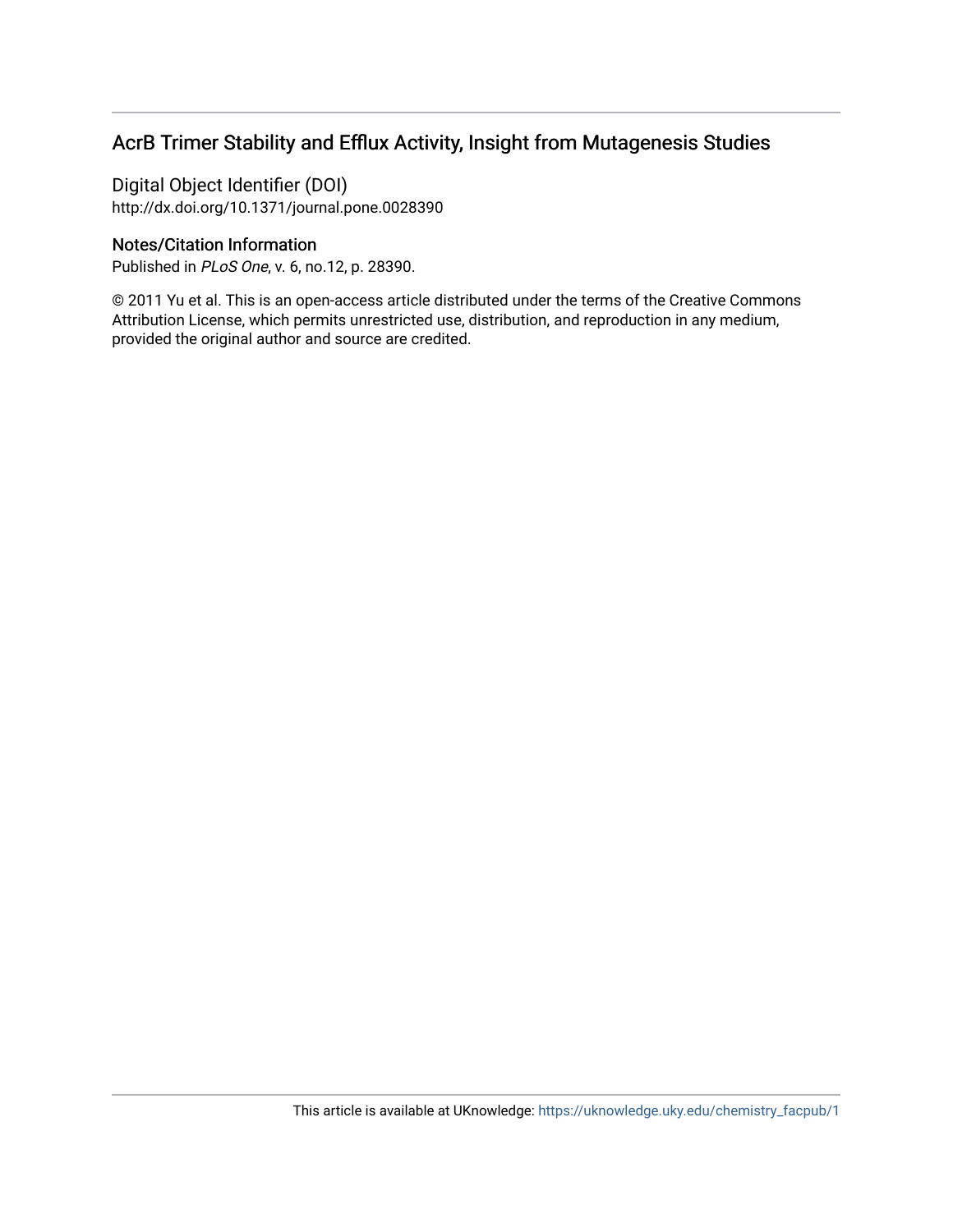# AcrB Trimer Stability and Efflux Activity, Insight from Mutagenesis Studies

# Linliang Yu, Wei Lu, Yinan Wei\*

Department of Chemistry, University of Kentucky, Lexington, Kentucky, United States of America

# Abstract

The multidrug transporter AcrB in Escherichia coli exists and functions as a homo-trimer. The assembly process of obligate membrane protein oligomers, including AcrB, remains poorly understood. In a previous study, we have shown that individual AcrB subunit is capable of folding independently, suggesting that trimerization of AcrB follows a three-stage pathway in which monomers first fold, and then assemble. Here we destabilized the AcrB trimer through mutating a single Pro (P223) in the protruding loop of AcrB, which drastically reduced the protein activity. We replaced P223 separately with five residues, including Ala, Val, Tyr, Asn, and Gly, and found that  $Acrb_{P223G}$  was the least active. Detailed characterization of  $AcrB_{P223G}$  revealed that the protein existed as a well-folded monomer after purification, but formed a trimer in vivo. The function of the mutant could be partly restored through strengthening the stability of the trimer using an inter-subunit disulfide bond. Our results also suggested that the protruding loop is well structured during AcrB assembly with P223 served as a ''wedge'' close to the tip to stabilize the AcrB trimer structure. When this wedge is disrupted, the stability of the trimer is reduced, accompanied by a decrease of drug efflux activity.

Citation: Yu L, Lu W, Wei Y (2011) AcrB Trimer Stability and Efflux Activity, Insight from Mutagenesis Studies. PLoS ONE 6(12): e28390. doi:10.1371/ journal.pone.0028390

Editor: Steve J. Sandler, University of Massachusetts, United States of America

Received August 11, 2011; Accepted November 7, 2011; Published December 5, 2011

Copyright: © 2011 Yu et al. This is an open-access article distributed under the terms of the Creative Commons Attribution License, which permits unrestricted use, distribution, and reproduction in any medium, provided the original author and source are credited.

Funding: Yinan Wei thanks the Oak Ridge Associated Universities (ORAU) Ralph E. Powe Junior Faculty Enhancement Award for supporting this work. The funders had no role in study design, data collection and analysis, decision to publish, or preparation of the manuscript.

Competing Interests: The authors have declared that no competing interests exist.

\* E-mail: yinan.wei@uky.edu

## Introduction

The inherit difficulty of expression and purification of membrane proteins has drastically hindered studies of these important players of cellular functions. In the past decade, there has been a leap in the effort of solving crystal structures of membrane proteins. As of Jun. 2011, there are almost 300 unique structures of membrane proteins in the protein data bank. The availability of an increasing number of protein structures has set the stage for studies of the dynamic life cycles of membrane proteins, starting from the folding and assembly of nascent polypeptide chains in the membrane that leads to functional proteins. Specifically, the assembly process of obligate homo-oligomeric membrane proteins remains elusive [1–3]. Obligate oligomers exist and function exclusively in their oligomeric form. However, it was not clear how multiple subunits, after their co-translational membrane insertion, assemble into the final functional state. Toward answering these questions, we chose an Escherichia coli inner membrane protein AcrB as a model system to study its oligomerization.

AcrB is an obligate homo-trimer. It associates with the peripheral protein AcrA and outer membrane protein TolC to form a complex that spans from the cytoplasm all the way to the exterior of the cell [4–7]. AcrAB-TolC and its homologues, members of the resistancenodulation-cell division (RND) transporter family, are major efflux systems that make Gram-negative bacteria resistant against a wide range of cytotoxic compounds [8,9]. The structure of AcrB has been solved by x-ray crystallography in both the apo and substrate-bound conformations [10–15]. Based on the crystal structure of AcrB, a conformational cycling model for drug transport has been proposed [16–19]. However, crystal structures can not provide insight into the biogenesis process of an AcrB trimer. Recently, we have created a monomeric AcrB mutant,  $AcrB_{\Delta loop}$ , in which we deleted 17 residues from a protruding loop [20] (Figure 1). The loop is obviously important for inter-subunit interactions, as it penetrates deep into a tunnel in the neighboring subunit. While at the same time, it stretches away from the rest of the polypeptide chain, not making tertiary contact with any residues from the same subunit. We found that  $\text{AcrB}_{\Delta\text{loop}}$  completely lost its transport activity and failed to assembly into a trimer, while had a similar tertiary structure as subunits in the AcrB trimer. These results indicated that monomeric AcrB was capable of folding independently, suggesting that oligomerization of AcrB occurred through a three-stage pathway, in which nascent polypeptide chains first folded independently into monomers, which then assembled into functional trimers.

To further probe the role and structural flexibility of the protruding loop during AcrB trimerization, we mutated a conserved Pro (P223) and characterized the structure and function of the resultant mutants. We found that replacing P223 with other residues drastically decreased the stability of the AcrB trimer and caused a loss of function, which could be regained partially through connecting subunits in a trimer covalently using a disulfide bond.

### Results

#### Effect of P223 mutation on AcrB drug efflux activity

The protruding loop of AcrB is composed of 30 residues, which form two short anti-parallel  $\beta$ -strands in the middle (Figure 1).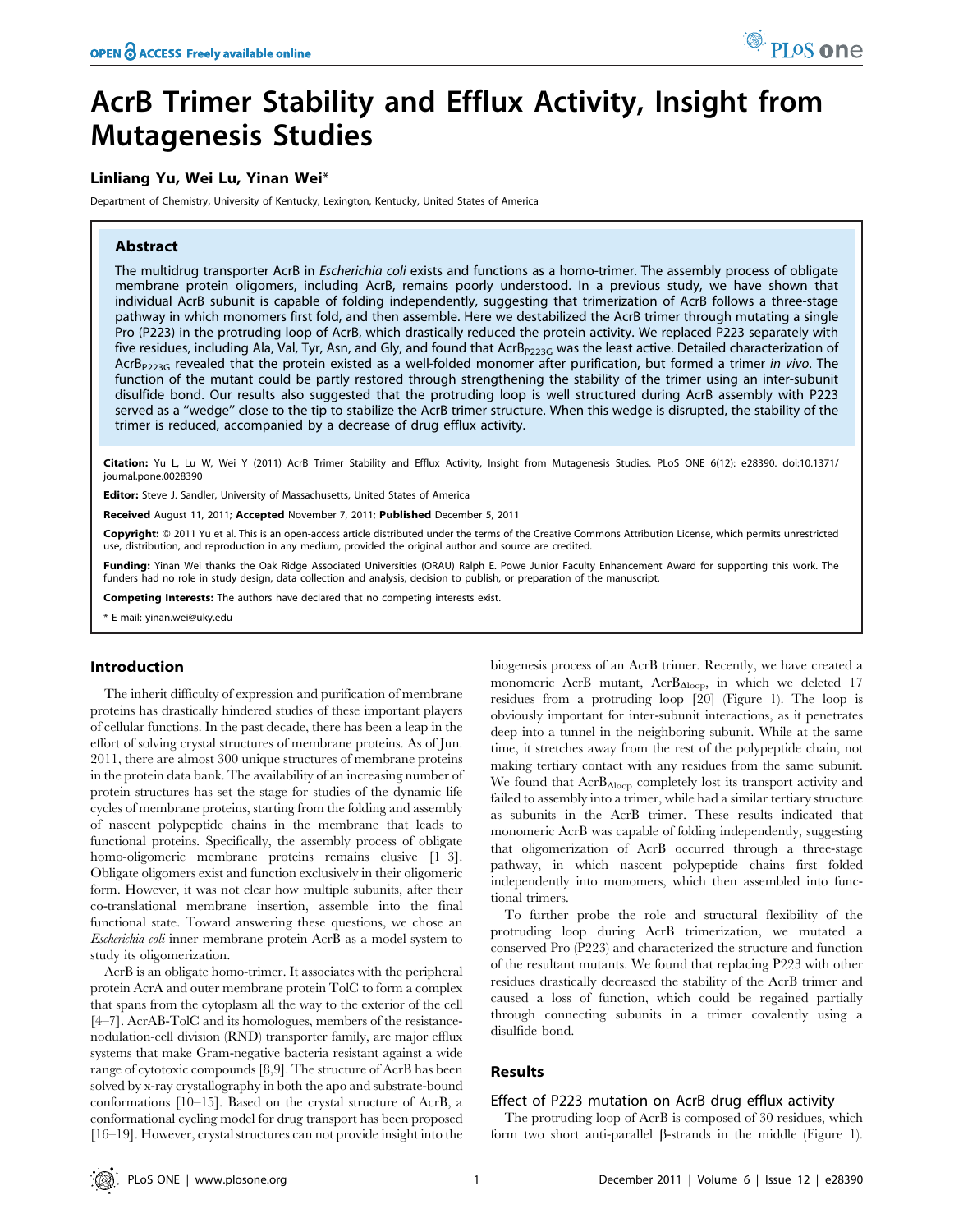

Figure 1. Crystal structure of AcrB. A. AcrB trimer with each subunit color coded (created from 2HRT.pdb). B. Zoom in view of the loop region (grey box in A). Residues P223 and V225 from the red subunit, and A777 from the blue subunit are highlighted using ball-and-stick models. C. Binding pocket of P223 (red). Residues that form the binding pocket of P223 were shown (orange). The conformations of Y223 (blue) and N223 (green) were also shown superimposed on top of P223. D. Ribbon diagram of the protruding loop at a different angle. Residues P223 and V225 are highlighted using ball-and-stick models. Position of G220 is highlighted in green. doi:10.1371/journal.pone.0028390.g001

There are two consecutive Pro in the loop, P223 and P224. Sequence alignment with other AcrB homologues revealed that while P223 was conserved in all sequences, P224 was not (Figure 2). Based on the crystal structure, P223 locates close to the tip of the loop, where it induces the loop to form a kink (Figure 1C and 1D). Pro is unique among twenty common amino acids in that its backbone conformation is much more rigid and can only assume a very limited set of  $\varphi$  and  $\psi$  angles. The rigidity of Pro has been exploited by many proteins to serve specific structural and functional roles [21–24]. P223 seemed to be playing an important role in maintaining the specific structure of the loop and making inter-subunit interaction in AcrB. To examine if this is the case, we created several single mutations, in which P223 was replaced with residues of various size, shape, and polarity, including Gly (AcrBP223G), Ala (AcrBP223A), Val (AcrBP223V), Tyr (AcrBP223Y), and Asn  $(AcrB_{P223N}).$ 

To examine the effect of these mutations on the function of AcrB, we tested the minimum inhibitory concentration (MIC) of the mutants to five established AcrB substrates [25] (Table 1). As described in the materials and methods session, plasmids encoding different AcrB mutants were transformed into an acrB gene knockout E. coli strain, BW25113 $\triangle$ acrB, for activity assay. The same strain transformed with a plasmid encoding wild type (WT) AcrB or an empty vector without the  $acrB$  gene (pQE70) were used as positive and negative controls, respectively. As shown in Table 1, when replaced with different residues, all P223 mutations drastically decreased the activity of the efflux pump. Among these mutations, P223G had the most drastic detrimental effect on protein activity. The effects of P223V and P223Y were comparable, which were greater than the effects of P223A and P223N. A comparison of the effects of different mutations revealed that the extent of disruption of AcrB function did not correlate with the size of the side chains. P223 locates close to the tip of the long loop (Figure 1B). The binding pocket of P223 is semi-open, formed by residues W187, Y275, Q584, A777, and R780 from the neighboring subunit. We created structure models of AcrB<sub>P223Y</sub> and AcrBP223N using the online server of SWISS-MODEL (Figure 1C) [26]. As shown in Figure 1C, the bulky side chain of Tyr and Asn rotated out of the binding pocket and was partially exposed. Therefore, little structural rearrangement would be

necessary to accommodate mutations of P223. The energetic penalty associated with exposing a hydrophobic side chain could be the reason why P223Y and P223V were the least active mutants among all five. Backbone flexibility seemed to play a very important role, since P223G, which introduced the largest increment of backbone flexibility, was the least active. In terms of the neighboring and non-conserved residue P224, the replacement with Gly had no observable effect on protein function (Table 1).

#### Structural Characterization of  $Acrb_{P223G}$

We chose  $AcrB_{P223G}$  for further characterization, since it had the most dramatic effect on the function of AcrB. To determine the effect of P223 mutation on the protein expression level, we

|     | 209                                           |
|-----|-----------------------------------------------|
| ЕC  | AQNAQVAAGQLGGTPPVKGQ-QLNASIIAQTR <sup>2</sup> |
| РA  | AQNVQISSGQLGGLPAVKGQ-QLNATIIGKTR              |
| NМ  | AQNVQISAGSIGSLPAVRGQ-TVTATVTAQGQ              |
| НC  | EQNSQFAAGFFGQEPVRKDL-DFTYTVTTQGR              |
| SE. | AQNAQVAAGQLGGTPPVKGQ-QLNASIIAQTR              |
| LL. | HQNQEISSGQIGAPPSAGTP-AYQFTVNVPGQ              |
| SМ  | AQNAQVAIGQLGGAPSVKGQ-QLNATINAQSR              |
| МC  | SQNVQVSAGQLGTLPTNTDRVVINATISVQSY              |
|     | $\cdots$                                      |

Figure 2. Sequence alignment of the loop. The numbers indicate positions of the starting and ending residues in the sequence of E. coli AcrB. Asterisks, colons and periods indicate identical, conserved and semi-conserved residues, respectively. The sequences are: EC, AcrB from E. coli; PA, MexB from Pseudomonas aeruginosa PAO1; NM, MtrD from Neisseria meningitidis 8013; HC, hypothetical protein HcanM9\_00968 from Helicobacter canadensis MIT 98-5491; SE, acridine efflux pump from Salmonella enterica subsp. enterica serovar Typhimurium str. LT2; LL, acriflavine resistance protein B from Legionella longbeachae D-4968; SM, hydrophobe/amphiphile efflux-1 (HAE1) from Tenotrophomonas maltophilia R551-3; MC, RND system efflux pump AcrB from Moraxella catarrhalis RH4.

doi:10.1371/journal.pone.0028390.g002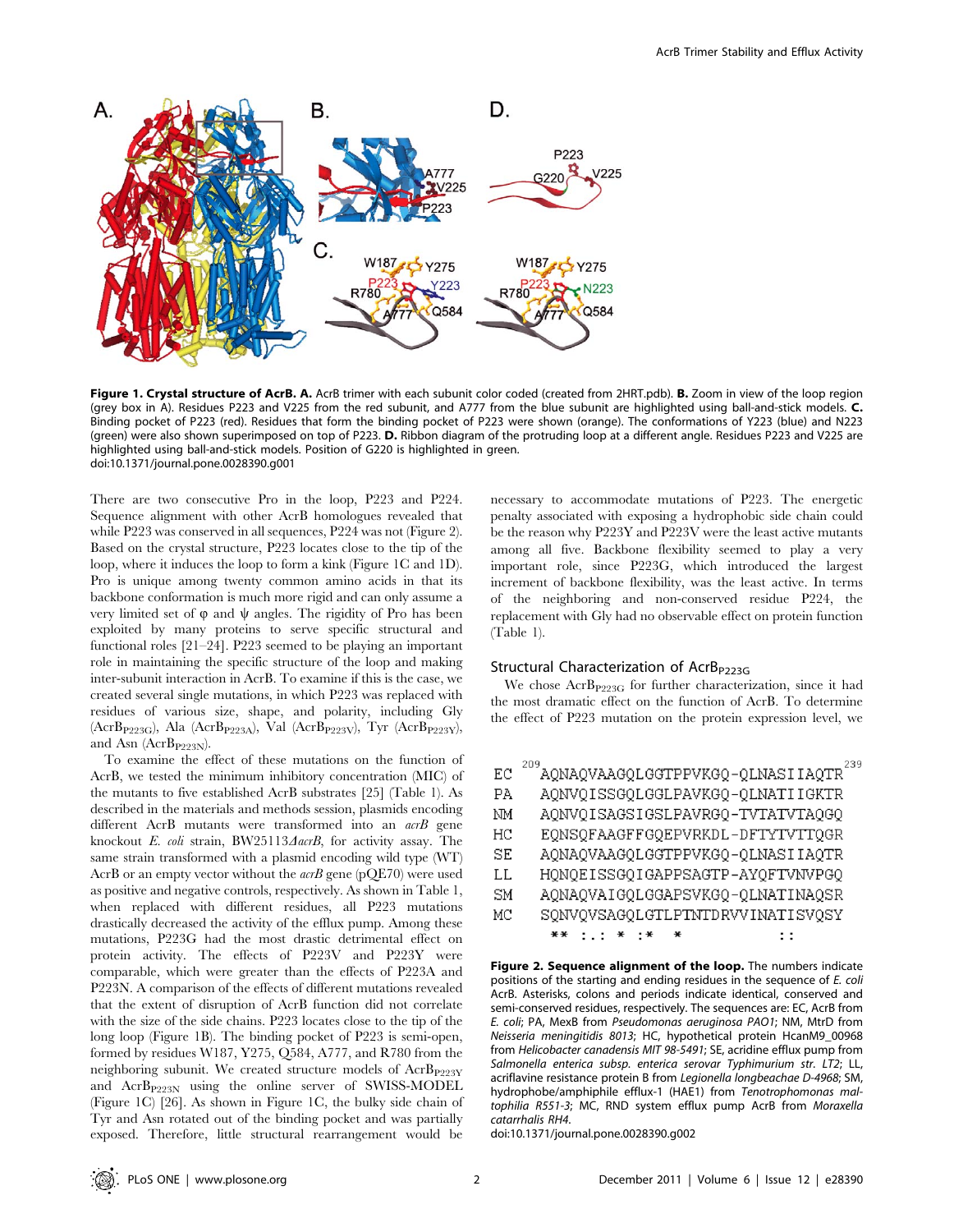Table 1. MIC ( $\mu q/ml$ ) of BW25113 $\Delta$ acrB containing plasmid encoded AcrB.

| <b>Plasmids</b>                                           | Ery* | Nov         | R6G         | TPP | <b>Tet</b> |
|-----------------------------------------------------------|------|-------------|-------------|-----|------------|
| pQE70-AcrB                                                | 80   | $160 - 320$ | $320 - 640$ | 640 | 1.28       |
| pQE70                                                     | 2.5  | 5           | 5           | 5   | 0.32       |
| pQE70-AcrB <sub>P224G</sub>                               | 80   | 160         | 320         | 320 | 1.28       |
| pQE70-AcrB <sub>P223G</sub>                               | 5    | 10          | 20          | 20  | 0.32       |
| pQE70-AcrB <sub>P223A</sub>                               | 10   | 40          | 80          | 40  | 0.64       |
| pQE70-AcrB <sub>P223V</sub>                               | 5    | 20          | $40 - 80$   | 40  | 0.64       |
| pQE70-AcrB <sub>P223Y</sub>                               | 5    | 20          | $40 - 80$   | 20  | 0.64       |
| pQE70-AcrB <sub>P223N</sub>                               | 5    | 40          | 80          | 40  | 0.64       |
| pQE70-AcrB <sub>V225C</sub>                               | 80   | 160         | 320         | 640 | 1.28       |
| pQE70- <sub>CL</sub> AcrB <sub>A216C/I234C</sub>          | 80   | 160         | 640         | 320 | 1.28       |
| $p$ QE70- $c1$<br>AcrB <sub>P223G/A216C/I234C</sub>       | 5    | 10          | 20          | 10  | 0.32       |
| pQE70- <sub>CL</sub> AcrB <sub>P223G/V225C</sub>          | 2.5  | 5           | 5           | 5   | 0.32       |
| pQE70- <sub>CL</sub><br>AcrB <sub>P223G/V225C/A777C</sub> | 40   | 40          | 160         | 80  | 0.64       |
| pQE70- <sub>CL</sub> AcrB <sub>V225C/A777C</sub>          | 80   | 160         | 320         | 640 | 1.28       |

\*Drugs tested were Erythromycin (Ery), Novobiocin (Nov), Rhodamine 6G (R6G), Tetraphenylphosphonium (TPP), and Tetracycline (Tet).

doi:10.1371/journal.pone.0028390.t001

extracted membrane vesicles from BW25113 $\Delta$ acrB expressing WT AcrB or AcrB<sub>P223G</sub> and conducted quantitative Western blot analysis using an anti-AcrB antibody (Figure 3A). There was no significant difference between the expression levels of WT AcrB and  $\text{AcrB}_{P223G}$ , indicating that the increase of drug susceptibility was not due to a decrease of protein expression level.

 $\text{Ar}B_{P223G}$  could be purified with similar yield and purity as WT AcrB, as shown in Figure 3B. We collected far UV circular dichroism (CD) spectra of both proteins to compare their secondary structure compositions (Figure 4A). Both proteins had high  $\alpha$ -helical contents, consistent with the crystal structure of AcrB. The two spectra overlapped reasonably well, indicating that the secondary structure of the mutant was similar to that of the WT protein.



Figure 3. Comparison of the expression levels of WT AcrB and AcrB<sub>P223G</sub>. A. Western blot analysis of membrane vesicles extracted from BW25113 $\triangle$ acrB expressing WT AcrB (WT) or AcrB<sub>P223G</sub> (P223G). Each sample was diluted 1, 5, and 25 folds. B. SDS-PAGE analysis of purified WT AcrB and AcrB $_{P223G}$ . The expression levels of the WT and  $AcrB_{P223G}$  are similar.

doi:10.1371/journal.pone.0028390.g003



Figure 4. CD spectra of purified WT AcrB and  $AcrB_{P223G}$ . A. Wavelength scans at the far UV region of WT AcrB (black) and AcrB<sub>P223G</sub> (grey) superimposed well onto each other, indicating that the two proteins had similar secondary structure contents. B. Temperature denaturation curves of WT AcrB (black) and AcrB<sub>P223G</sub> (grey). The ellipticity values monitored at 222 nm were normalized to the reading at  $4^{\circ}$ C. The thermal stabilities of the two proteins were similar. doi:10.1371/journal.pone.0028390.g004

Thermal denaturation is a useful experiment in determining the stability of membrane proteins in vitro [27,28]. With the slow increase of temperature, the purified proteins gradually lost their helical secondary structures as monitored via the change of ellipticity at 222 nm (Figure 4B). Approximately 40% of helical content in the protein was lost when the temperature increased from 4 to 98 $^{\circ}$ C for both WT AcrB and AcrB<sub>P223G</sub>, which was consistent with earlier observations [20]. The melting curves of the two proteins were close to each other, with the ellipticity for WT AcrB slightly lower at  $98^{\circ}$ C.

Limited proteolysis has been used widely to reveal the presence of compact domains, assess the structural flexibility, and examine the topology of proteins [29–31]. In this study, we digested WT AcrB and AcrBP223G using trypsin under mild conditions to compare their structural differences. WT AcrB was more resistant to trypsin digestion than AcrB<sub>P223G</sub> (Figure 5). Under our experimental condition,  $AcrB_{P223G}$  was completely digested to small fragments in 40 minutes, while WT AcrB retained a decent amount of full length protein during the same digestion period. As a negative control, we have also digested a fully unfolded AcrB as previously described [20]. Unfolded AcrB was completely digested under the experimental condition within 5 min (data not shown).

The proteolysis results indicated that in AcrB $_{P223G}$ , trypsin recognition sites (Arg and Lys) were more exposed compared to the same residues in WT AcrB. However, they were much more protected than digestion sites in fully unfolded AcrB. Two structural changes could have caused this effect. First, P223 to



Figure 5. Limited trypsin digestion of purified WT AcrB (left) and AcrB<sub>P223G</sub> (right). Lanes 2 to 5 were samples taken at 10, 20, 40, and 60 min into the digestion, respectively. Lane 1 was a control sample in which no trypsin was added. WT AcrB was digested slower than AcrB<sub>P223G</sub>.

doi:10.1371/journal.pone.0028390.g005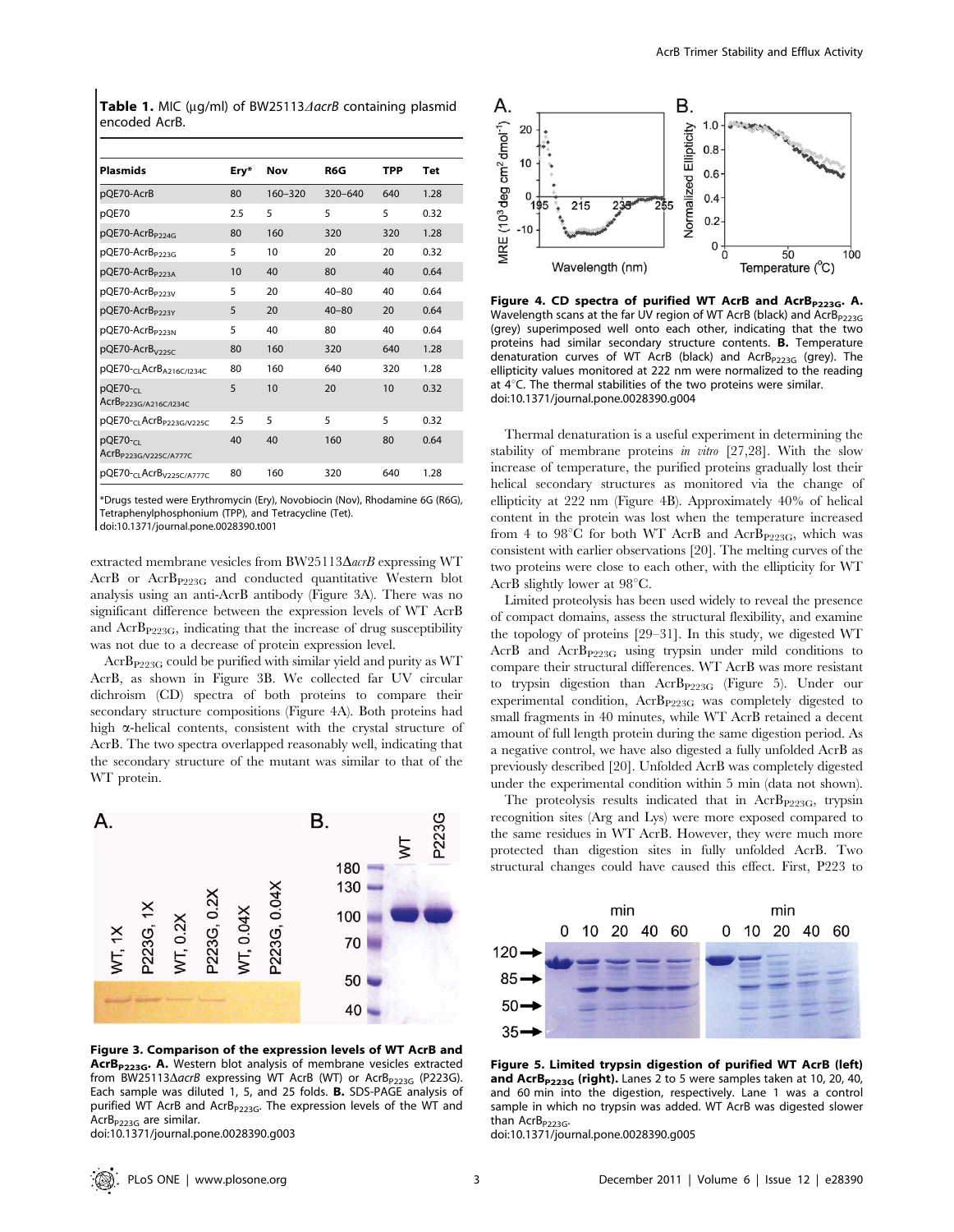Gly mutation could have changed the tertiary structure of the protein to make it less compactly folded. Under this condition, potential trypsin digestion sites will be less protected than similar sites in a more compactly folded structure. Second, the mutation could have caused AcrB trimer to dissociate, under which condition the inter-subunit interface, which was protected in an AcrB trimer, would be exposed upon trimer dissociation [20].

To characterize the tertiary structure of  $AcrB_{P223G}$ , we used a disulfide-trapping method developed earlier in our laboratory [32]. We have previously identified seven pairs of residues in the periplasmic domain of AcrB that are within the disulfide bond distance. Mutations of these residues to Cys and formation of disulfide bonds at these positions have little effect on the function of AcrB. We have used these Cys-pair mutants as reporters to investigate the tertiary structure of AcrB, in which the formation of disulfide bond could be detected through labeling with a fluorescent probe. If the structure of a mutant is similar to that of WT AcrB, we expect to see a similar fluorescent labeling profile for the Cys pair reporters in both proteins. Figure 6A showed the concept of detecting disulfide bond using fluorescent labeling. Briefly, protein was purified in the presence of iodoacetamide (IAM), which blocked free thiols but did not affect disulfide bond. After purification, protein samples were reduced using dithiothreitol (DTT), and then labeled using a thiol-specific fluorescent probe, fluorescein-5-maleimide (Flu-MAL). Under this experimental condition, only proteins that contain disulfide bond in their native structure would be labeled and fluoresce (third lane in each gel picture in Figure 6C). In each experiment, we have also included internal positive and negative controls (first and second lanes in each gel picture in Figure 6C, respectively). In the positive control, proteins were purified in the absence of IAM and then reduced with DTT before labeling. Therefore, all proteins that contained Cys, either in the free thiol or disulfide bond form, would be labeled. In the negative control, IAM was present during protein purification, but the purified samples were not reduced before labeling. Therefore, no protein should be labeled.

We used 4 Cys-pair reporters established previously to evaluate the tertiary structure of  $AcrB_{P223G}$  (Figure 6B). In addition, we have created a new reporter Cys pair in this study, A216C–I234C. This pair exists in the loop. We used it to detect potential conformational changes in the loop. We have confirmed that disulfide bond formed between C216 and C234 when they were introduced into a Cys-less AcrB (CLAcrB) construct, in which the two intrinsic Cys in the sequence of AcrB were replaced with Ala. In addition, the mutations and formation of disulfide bond had no effect on the drug efflux activity of AcrB (Table 1). Two pictures of SDS-PAGE gels were shown for each protein, one visualized under fluorescence light without staining and the other stained with coomassie blue dye. Coomassie blue stain revealed the loading amount in each lane, while the fluorescence image reflected the formation of disulfide bond. As discussed above, the first two lanes were positive and negative controls, respectively. The third lane revealed the presence of disulfide bond. For each reporter Cys pair tested in the presence of P223G mutation, the fluorescence in the third lane was comparable to that of the WT AcrB, indicating that the disulfide formed similarly as in the WT protein. Furthermore, the new reporter Cys pair, 216–234, showed that the structure of the loop did not change significantly compared to that of the WT protein. These results suggested that the P223G mutation did not change the tertiary structure of the protein.

# AcrB<sub>P223G</sub> Exists as Monomer in vitro and Forms Trimer in vivo

To evaluate the quaternary structure of  $AcrB_{P223G}$ , we analyzed purified  $\text{AcrB}_{P223G}$  using blue native (BN)-PAGE. BN-PAGE is a powerful, convenient and inexpensive technique to determine the oligomeric state of membrane proteins and identify physiological protein-protein interactions [33,34]. It has been used to confirm that the oligomer state of wild-type AcrB as a trimer [18]. As shown in Figure 7A, WT AcrB migrated as a trimer as expected, while AcrB<sub>P223G</sub> migrated as a monomer. The BN-PAGE result indicated that purified AcrB<sub>P223G</sub> existed as monomer, which explained its decreased tolerance to trypsin digestion.

Since AcrB<sub>P223G</sub> had a low level of residual activity, we speculated at least a small portion of the protein should exist as trimer in vivo, since AcrB function exclusively as trimers (Table 1).



Figure 6. Disulfide trapping analysis of AcrB tertiary structure. A. Schematic illustration of the blocking-reducing-labeling procedure. B. The locations of reporter Cys pairs in the structure of AcrB were highlighted using black circles and blue ball-and-stick models. Residue numbers of the Cys mutations were marked. C. AcrB tertiary structure as revealed by the disulfide trapping method. The extents of disulfide bond formation for each reporter Cys pair were very similar in AcrB<sub>P223G</sub> as compared to WT AcrB. Therefore, the overall conformation, or tertiary structure, of AcrB<sub>P223G</sub> was very similar to that of WT AcrB.

doi:10.1371/journal.pone.0028390.g006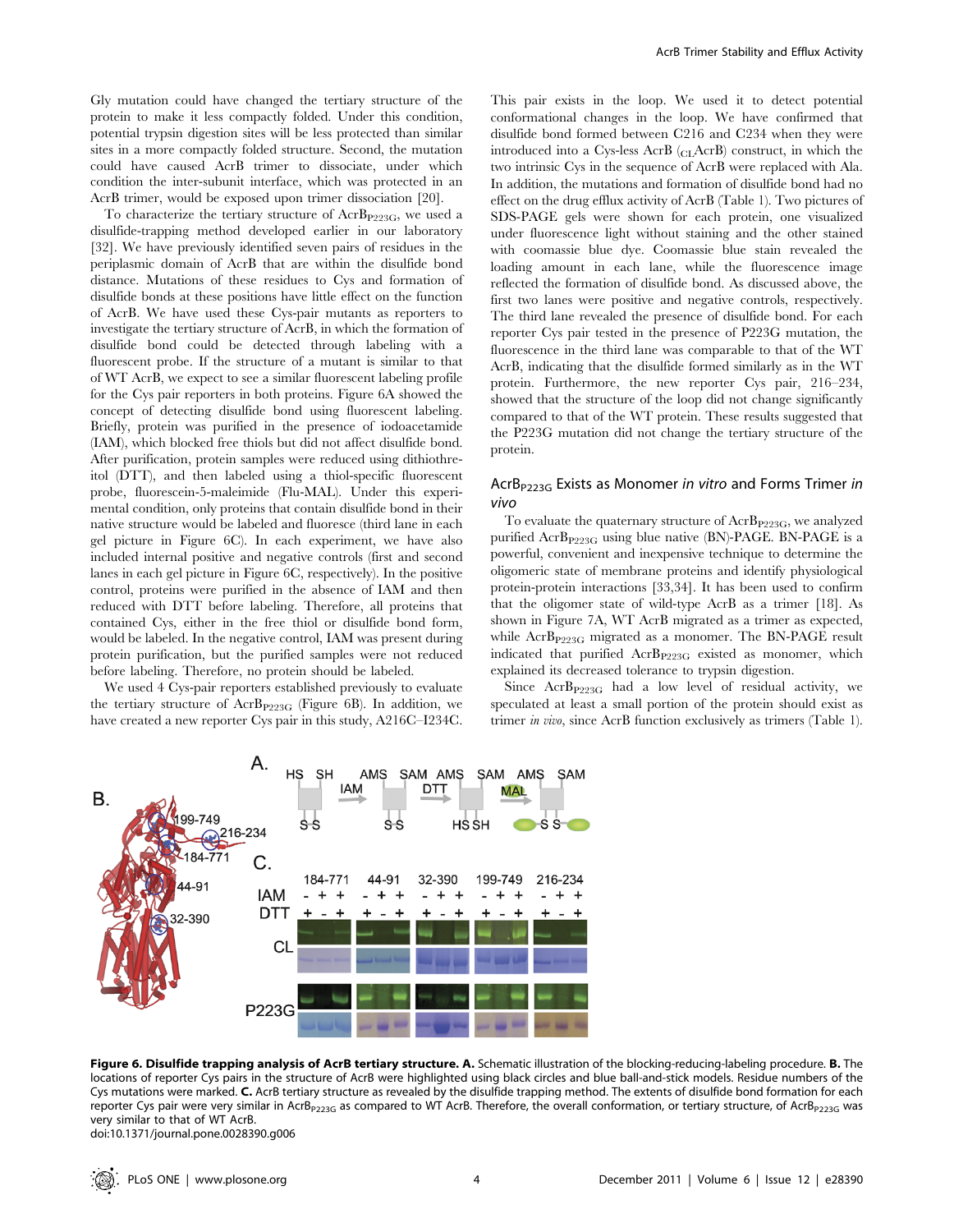

Figure 7. Quaternary structure analyses. A. BN-PAGE analyses of freshly purified WT AcrB (lane 1), AcrB<sub>P223G</sub> (lane 2), <sub>CL</sub>AcrB<sub>P223G/A225C/V777C</sub> in the absence of DTT (lane 3), and  $C_1$ AcrB<sub>P223G/A225C/V777C</sub> in the presence of 4 mM DTT (lane 4). Positions of molecular markers were marked on the left of the gel (in kD). A 4–20% gradient gel was used in this experiment. B. Western blot analysis of membrane vesicles extracted from BW25113*AacrB* expressing WT AcrB (lanes 1 and 3) or CLAcrBP223G/A225C/V777C (lanes 2 and 4) in the absence (lanes 1 and 2) or presence (lanes 3 and 4) of 4 mM DTT. doi:10.1371/journal.pone.0028390.g007

To trap trimers formed in the membrane, we introduced two Cys mutations in AcrB<sub>P223G</sub>, V225C and A777C (Figure 1B). The intrinsic Cys in AcrB was removed to avoid interference. Seeger et al. have shown that C225 and C777 formed inter-subunit disulfide bond when introduced into the sequence of AcrB, which covalently connected subunits in an AcrB trimer without affecting protein function [35]. We extracted membrane vesicles from BW25113 $\triangle$ acrB expressing CLAcrB<sub>P223G/V225C/A777C</sub> in the presence of IAM and subjected the sample to SDS-PAGE and Western blot analysis with or without the addition of DTT (Figure 7B). In the absence of DTT, a clear band is visible at the high molecular weight range, indicating the protein formed trimers in vivo. In the presence of DTT, the high molecular weight species dissociated to form monomers. BW25113 $\triangle$ acrB expressing WT AcrB was used as a control. Only monomer band was visible both in the presence and absence of DTT. Next, we also analyzed purified  $CL, \text{AcrB}_{P223G/V225C/A777C}$  using BN-PAGE (Figure 7A). The protein migrated as trimers in the absence of DTT, which could be reduced into monomers in the presence of DTT. These results suggested that the C225–C777 disulfide bond effectively trapped CLAcrBP223G/V225C/A777C trimers. Since AcrB trimer makes direct contact with AcrA, we further examined if the absence of AcrA would affect the efficiency of disulfide bond formation between C225–C777. We expressed both  $CLAcrB_{V225C/A777C}$  and  $CL, \text{ActB}_{P223G/V225C/A777C}$  in E. coli strain AG100A, which is deficient in both *acrA* and *acrB* genes. We found that the efficiency of disulfide bond formation in both proteins were not affected, indicating that the presence of AcrA was not necessary to trap the AcrB trimer (data not shown). The capability of the protein to form trimer in the cell membrane further confirmed the structural characterization results discussed above, in which we found that purified AcrB<sub>P223G</sub> had similar secondary and tertiary structures to WT AcrB.

Since AcrB functions in the trimeric form, we examined if the introduction of V225C and A777C mutation enhanced the function of AcrB<sub>P223G</sub> (Table 1). We first introduced the V225C mutation into AcrB<sub>P223G</sub> to create AcrB<sub>P223G</sub>/V<sub>225</sub>C. V225 is in the loop, close to P223. We found that this mutation had a slightly detrimental effect on the activity of the mutant and further decreased the MIC for some substrates. To further examine the effect of V225C mutation on the activity of AcrB, we introduce the mutation into a wild type AcrB background. We found that the V225C mutation had little effect on AcrB activity (Table 1). We speculate that V225C mutation may have a small destabilizing effect on AcrB trimer. However, the effect alone was too small to cause an observable change of activity. When introduced into a P223G mutant, the combined effect was larger than the impact of P223G alone and thus caused a bigger drop of activity. Next, we introduced A777C mutation. The V225C/ A777C double mutation partially restored the function loss caused by P223G mutation and increased the MICs for several substrates to levels close to that of the wild type protein, suggesting that the formation of disulfide bond between C225 and C777 of neighboring subunits might have stabilized the AcrB trimer and largely restored its activity.

To further confirm that it was the formation of disulfide bond between C225 and C777 that stabilized the AcrB trimer and reduced the function loss caused by P223G mutation, we conducted the drug susceptibility assay in the presence of 4 mM DTT (Table 2). Our data showed that the addition of 4 mM DTT had no effect on the drug susceptibility of BW25113 $\triangle$ acrB containing WT AcrB, AcrB<sub>P223G</sub>, or the empty plasmid pQE70, but specifically reduced the MIC of BW25113 $\triangle$ acrB containing CLAcrB<sub>P223G/V225C/A777C</sub>. Membrane vesicles from the corresponding strain were extracted and analyzed using Western blot analysis without further addition of DTT. A significant portion of CLAcrB<sub>P223G/V225C/A777C</sub> trimer was reduced to monomers, consistent with the observed decrease of activity (data not shown).

#### **Discussion**

In an effort to understand the AcrB trimerization process and the inter-subunit interactions that lead to trimerization, we have previously developed a disulfide trapping method to characterize AcrB tertiary structure in membrane and created a well folded monomeric AcrB mutant. In this study, we investigated the role of a protruding loop during AcrB trimerization by studying the effect of mutating a conserved residue, P223. Based on the crystal structure of AcrB, each subunit contains a protruding loop, which extends deep into a tunnel in the neighboring subunit. The loopto-tunnel interaction is apparently very important to the formation and stability of AcrB trimer. The unique backbone structure of P223 induces the loop to form a kink close to the tip (Figure 1), which suggests that it may function as a wedge to lock the loop in place and stabilize the trimer structure. As expected, the mutation of P223 into other amino acids, especially Gly, drastically reduced the activity of AcrB. However, AcrB<sub>P223G</sub> was different from a monomeric AcrB mutant,  $AcrB_{\text{Aloop}}$ , which we created previously.  $\mathrm{AcrB}_{\Delta\mathrm{loop}}$  was completely functionless while AcrBP223G still had a very low level of activity, which implied that at least a small portion of the protein should still exist as trimers in vivo. Subsequently, we successfully trapped trimers formed by mutant containing P223G mutation using an inter-subunit disulfide bond, C225–C777. The stability of  $\text{AcrB}_{P223G}$  trimer

Table 2. MIC ( $\mu$ g/ml) of BW25113 $\Delta$ acrB containing plasmid encoded AcrB measured in the presence (no bold) or absence (bold) of 4 mM DTT.

| <b>Plasmids</b>                                        | Ery | Ery | TPP | TPP       |
|--------------------------------------------------------|-----|-----|-----|-----------|
| pQE70-AcrB                                             | 80  | 80  | 640 | 640       |
| pQE70                                                  | 2.5 | 2.5 | 5   |           |
| pQE70-AcrB <sub>P223G</sub>                            | 5   |     | 20  | 20        |
| pQE70- <sub>CL</sub> AcrB <sub>P223G/V225C/A777C</sub> | 40  | 20  | 80  | $20 - 40$ |

doi:10.1371/journal.pone.0028390.t002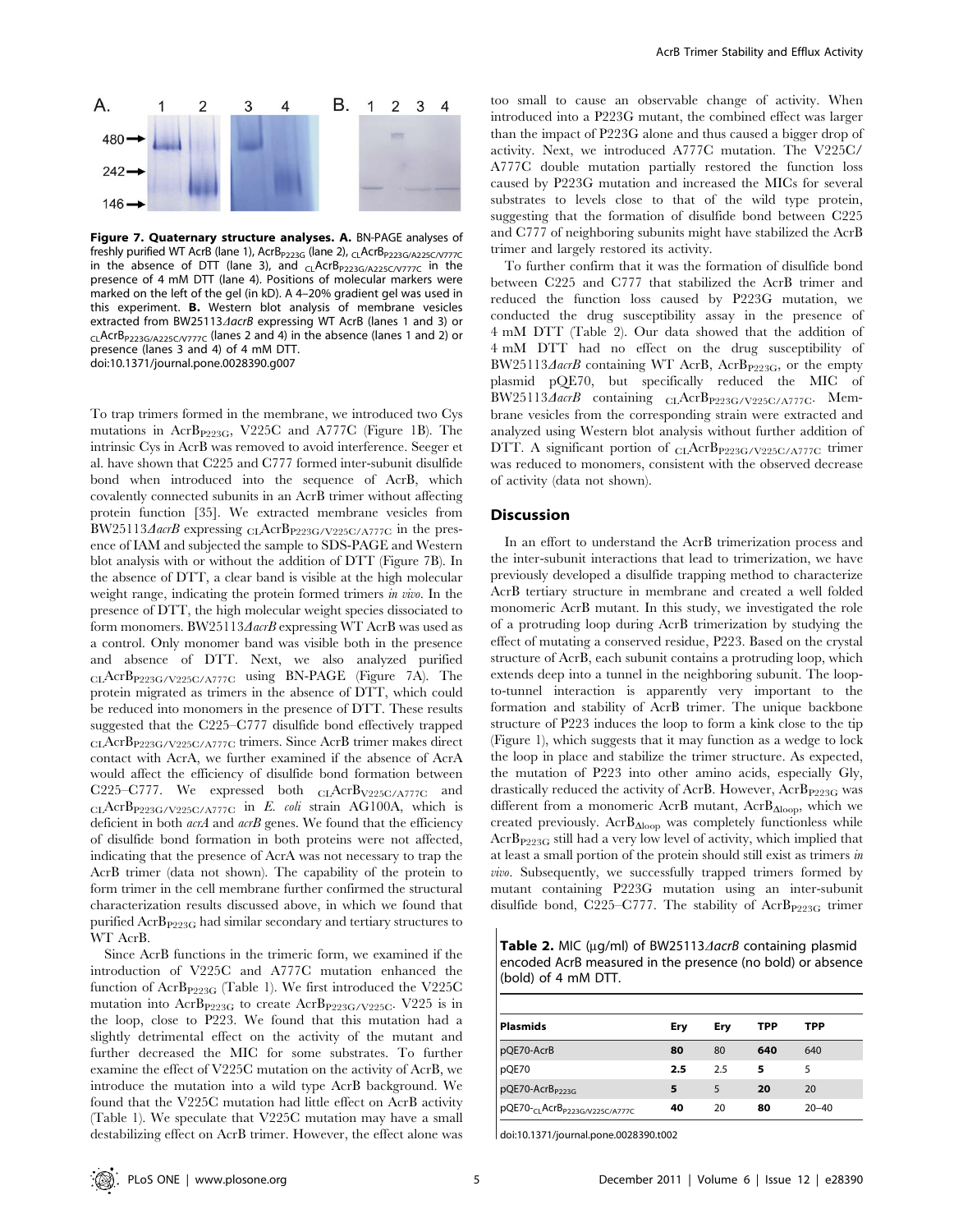was apparently much weaker than that of the WT AcrB as it dissociated upon detergent extraction and purification.

It is intriguing to speculate how the interaction between the protruding loop and the corresponding tunnel in the neighboring subunit is established. We probed the inter-subunit interface between neighboring subunits in AcrB using the online server of ProtorP [36]. When AcrB trimerizes, the loop-and-tunnel interaction between neighboring subunits contributes approximately 1,600  $\AA^2$  of decreased accessible surface area (ASA), which is 46.9% of the overall inter-subunit interface. Studies have shown that protein-protein interactions with interfaces larger than  $\sim$ 1000 Å<sup>2</sup> are likely to undergo conformational changes upon binding [37,38]. There are three possible scenarios: the loop adopts its final structure first while the tunnel retains a certain degree of flexibility and folds around the loop (loop first); the tunnel adopts its final structure first while the loop retains a certain degree of flexibility and folds once it settles inside the tunnel (tunnel first); or both loop and tunnel are flexible and induce each other to fold into the final conformation. To investigate the flexibility of the loop during trimerization, we created a reporter Cys-pair in the loop, C216–C234. We found that this pair of Cys formed disulfide bond in AcrB, and the introduction of the P223G mutation had no effect on the formation of the bond, indicating that the P223G mutation did not affect the conformation of the loop. In addition, the formation of disulfide bond between C216–C234, which greatly restricted the flexibility of the loop, had no effect on the drug efflux activity when introduced into the fully functional Cys-less AcrB background (Table 1). Assuming disulfide bond forms when the subunit acquires its tertiary structure, prior to trimerization, these results would suggest that the flexibility of the loop structure is not critical for trimerization. This assumption is reasonable, as studies have shown that intra-molecular disulfide bond in proteins formed on the time scale of sec to min, comparable to the time it takes to translate a polypeptide chain with the size of AcrB (1049 amino acid, assuming a translation rate of 10–15 amino acids per second) [39,40]. In many cases the formation of disulfide bond is actually coupled with protein folding [41]. These results suggested that the loop remained rigid during trimerization. Another line of evidence that support the ''loop-first'' mechanism is the observation that the activity of  $\text{AcrB}_{P223Y}$  is comparable or slightly higher than that of  $AcrB_{P223G}$ . If the tunnel forms first, a loop with such a large side chain at the tip would have trouble penetrating through the tunnel. If the loop remains rigid during the trimerization process, then the introduction of a Pro to Gly mutation may have caused the loop to become more flexible, which would result in an increased entropy penalty when the loop adopts a specific structure upon trimerization. However, entropy penalty itself cannot completely account for the significant loss of function in  $\text{AcrB}_{P223G}$ , since the P224G mutation had no obvious effect on protein function. P223 could be serving as a wedge at the tip of the loop, which prevented the loop from slipping out of the tunnel once the trimer formed.

A random mutagenesis study on a close homologue of AcrB, MexB in Pseudomonas aeruginosa, has lead to the identification of a functionally defective mutant with a point mutation in the loop, G220S [42]. G220 is another conserved residue in the loop (Figure 1D and 2). The authors found that the mutant expressed at a level similar to that of WT MexB, and speculated that the G220S mutation may have hindered the insertion of the loop into the tunnel and thus decreased efficiency of MexB trimer formation through changing the secondary structure of the loop and causing steric problems. The position of the corresponding G220 in AcrB structure locates right at the kink in the loop (Figure 1D), which

further confirmed the importance of the kink in stabilizing the trimer structure. The loop locates right in between the TolCdocking domain and pore-forming domain of AcrB. There is also a possibility that in P223G mutation, transport-dependent conformational change could have been affected, which may further contribute to the observed drastic decrease of activity.

From an evolutionary perspective, protein oligomerization offers clear functional advantages including enhanced structural scaffolding to support and regulate function, increased sensitivity to evolutionary pressure, and improved stability [43–45]. However, the exact mechanisms by which proteins assemble into oligomers remain poorly understood. Here we used a homotrimeric membrane protein, AcrB, as a model system and investigated the connection between the oligomer stability and protein activity. We found the mutation of a residue critical to inter-subunit interaction ''loosened'' the AcrB trimer and thus drastically decreased the transport activity of the efflux pump. When tightened using an inter-subunit disulfide bond, the activity of the mutant improved dramatically. In addition, our result showed that during the trimerization of AcrB, the long protruding loop remained rigid, which suggested that its binding partners in the neighboring subunit underwent conformational adjustment to form a tunnel to accommodate the loop.

## Materials and Methods

#### Materials

Protein molecular weight markers for SDS-PAGE and BN-PAGE were from Fermentas (Glen Burnie, MD) and Invitrogen (Carlsbad, CA), respectively. The custom polyclonal rabbit anti-AcrB was ordered from GenScript (Piscataway, NJ), produced following a protocol as described [18]. All enzymes were from New England Biolabs (Ipswich, MA). The parent WT (BW35113) and  $acrB$  knockout strain (BW35113 $\Delta arrB$ ) strains were obtained from the Yale E. coli genetic stock center. AG100A is a kind gift from Dr. Hiroshi Nikaido.

# Site-Directed Mutagenesis, Expression and Purification of AcrB and its Mutants

Mutations were introduced into the *acrB* gene in plasmid pQE70-AcrB using the QuikChange method (Agilent Technologies). Protein expression and purification was conducted as described [32].

#### Drug Susceptibility Assays

Drug susceptibility was determined by two methods. The MICs of erythromycin, novobiocin, rhodamine 6G, tetraphenylphosphonium, and tetracycline as shown in Table 1 were determined on agar plate without induction by the two-fold agar dilution method [46]. Cells harboring pQE70-AcrB derived plasmids were incubated on the plate at  $37^{\circ}$ C for 20 h and growth was evaluated. To detect the effect of DTT, the drug susceptibilities experiments were conducted in liquid cultures as described [18]. Briefly, the exponential-phase cultures started from a single colony of freshly transformed cells was diluted to a final  $OD_{600}$  of 0.1 unit with LB broth. 10 µl of this dilute culture was used to inoculate each well of a sterile 24-well culture plate containing 1 ml fresh LB medium. The plate was incubated at  $37^{\circ}$ C with shaking at 200 rpm for 8 hours before the  $OD_{600}$  was measured. Each assay was repeated at least three times.

#### Expression Level Analysis Using Western Blot

 $BW25113A \alpha$ crB cells transformed with plasmids encoding AcrB or its mutants were cultured at  $37^{\circ}$ C overnight. The cells were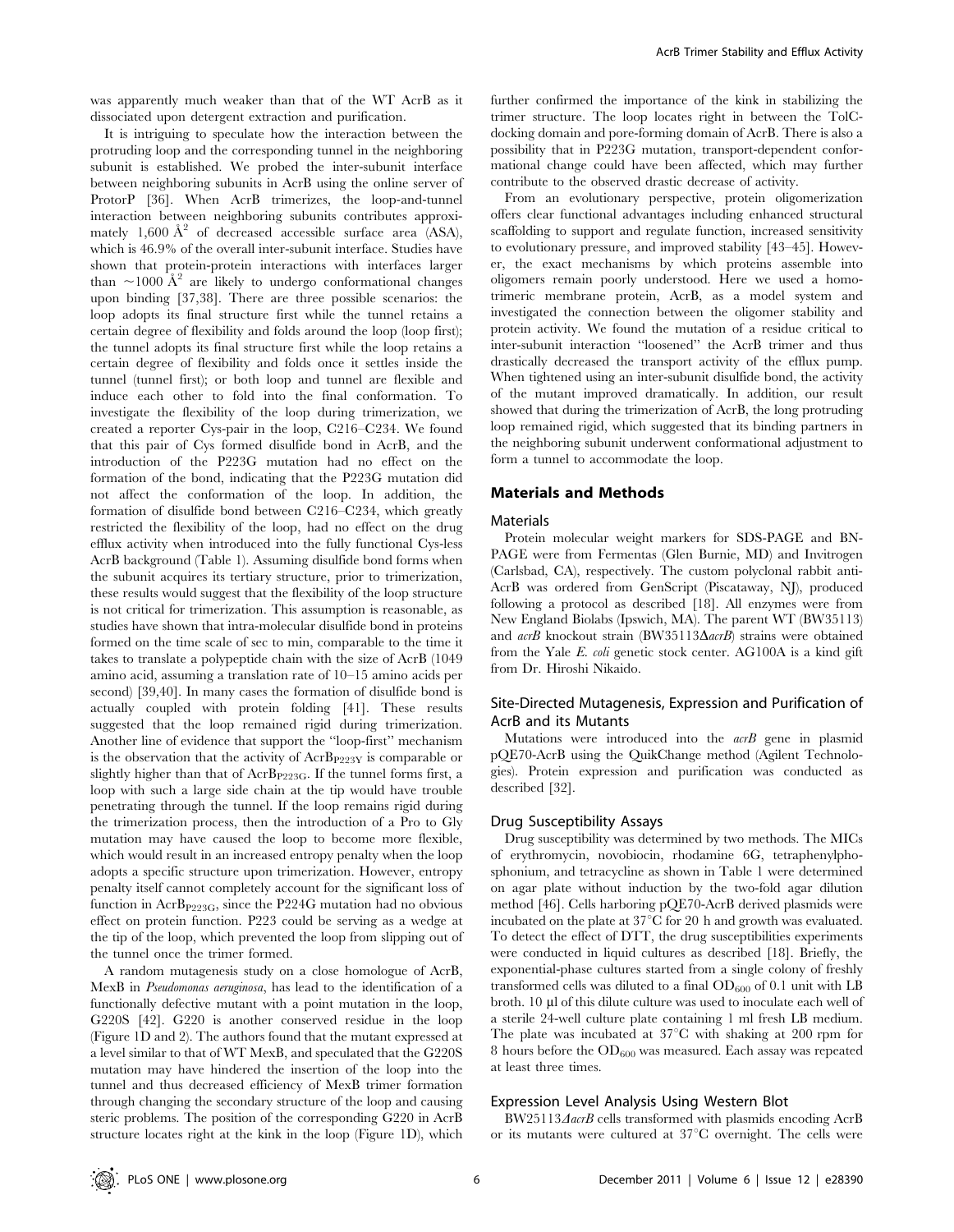harvested, resuspended in sodium phosphate buffer (pH 7.4) buffer, and lysed using a French press. Cell debris was removed through a low-speed centrifugation and membrane vesicles were collected by ultracentrifugation at  $150,000$  g for 1 h at  $4^{\circ}$ C. Membrane vesicles were solubilized in sodium phosphate buffer (pH 7.4) containing 2% (wt/vol) SDS at room temperature and separated on a 8% SDS-PAGE gel. The proteins were transferred to a nitrocellulose membrane (Millipore, Bedford, MA) and detected as described [20].

# CD Spectroscopy, Disulfide Trapping, and Blue Native (BN)-PAGE Analysis

CD spectra and temperature denaturation scans were collected on a JASCO J-810 spectrometer as described [20]. Disulfide trapping was performed as described [32]. BN-PAGE was performed as described [20].

## References

- 1. Daley DO (2008) The assembly of membrane proteins into complexes. Curr Opin Struct Biol 18: 420–424.
- 2. Bowie JU (2005) Solving the membrane protein folding problem. Nature 438: 581–589.
- 3. White SH, Wimley WC (1999) Membrane protein folding and stability: physical principles. Annu Rev Biophys Biomol Struct 28: 319–365.
- 4. Tikhonova EB, Zgurskaya HI (2004) AcrA, AcrB, and TolC of Escherichia coli form a stable intermembrane multidrug efflux complex. J Biol Chem 279: 32116–32124.
- 5. Nikaido H, Takatsuka Y (2009) Mechanisms of RND multidrug efflux pumps. Biochim Biophys Acta 1794: 769–781.
- 6. Blair JM, Piddock LJ (2009) Structure, function and inhibition of RND efflux pumps in Gram-negative bacteria: an update. Curr Opin Microbiol 12: 512–519.
- 7. Symmons MF, Bokma E, Koronakis E, Hughes C, Koronakis V (2009) The assembled structure of a complete tripartite bacterial multidrug efflux pump. Proc Natl Acad Sci U S A 106: 7173–7178.
- 8. Nikaido H (2009) Multidrug resistance in bacteria. Annu Rev Biochem 78: 119–146.
- 9. Poole K (2001) Multidrug resistance in Gram-negative bacteria. Curr Opin Microbiol 4: 500–508.
- 10. Murakami S, Nakashima R, Yamashita E, Yamaguchi A (2002) Crystal structure of bacteria multidrug efflux transporter AcrB. Nature 419: 587–593.
- 11. Yu EW, McDermott G, Zgurskaya HI, Nikaido H, Koshland DE (2003) Structural basis of multiple drug-binding capacity of the AcrB multidrug efflux pump. Science 300: 976–980.
- 12. Seeger MA, Schiefner A, Eicher T, Verrey F, Diederichs K, et al. (2006) Structural asymmetry of AcrB trimer suggests a peristaltic pump mechanism. Science 313: 1295–1298.
- 13. Murakami S, Nakashima R, Yamashita E, Matsumoto T, Yamaguchi A (2006) Crystal structures of a multidrug transporter reveal a functionally rotating mechanism. Nature 443: 173–179.
- 14. Tornroth-Horsefield S, Gourdon P, Horsefield R, Brive L, Yamamoto N, et al. (2007) Crystal structure of AcrB in complex with a single transmembrane subunit reveals another twist. Structure 15: 1663–1673.
- 15. Iwata S, Drew D, Klepsch MM, Newstead S, Flaig R, et al. (2008) The structure of the efflux pump AcrB in complex with bile acid. Mol Membr Biol 25: 677–682.
- 16. Sennhauser G, Amstutz P, Briand C, Storchenegger O, Grutter MG (2007) Drug export pathway of multidrug exporter AcrB revealed by DARPin inhibitors. PLoS Biol 5: 106–113.
- 17. Schulz R, Vargiu AV, Collu F, Kleinekathofer U, Ruggerone P (2010) Functional rotation of the transporter AcrB: Insights into drug extrusion from simulations. PLoS Comput Biol 6: e1000806.
- 18. Takatsuka Y, Nikaido H (2009) Covalently linked trimer of the AcrB multidrug efflux pump provides support for the functional rotating mechanism. J Bacteriol 191: 1729–1737.
- 19. Seeger MA, Diederichs K, Eicher T, Brandstätter L, Schiefner A, et al. (2008) The AcrB efflux pump: conformational cycling and peristalsis lead to multidrug resistance. Curr Drug Targets 2008 9: 729–749.
- 20. Lu W, Zhong M, Wei Y (2011) Folding of AcrB subunit precedes trimerization. J Mol Biol 411: 264–274.
- 21. Klein DC, Pavlicek J, Coon SL, Ganguly S, Weller JL, et al. (2008) Evidence that proline focuses movement of the floppy loop of arylalkylamine Nacetyltransferase (EC 2.3.1.87). J Biol Chem 283: 14552–14558.

# Limited Trypsin Digestion

Trypsin was mixed with WT AcrB or AcrB<sub>P223G</sub> at the mass ratio of 1:200 in buffer (10 mM sodium-phosphate, 50 mM NaCl, 10% glycerol, 0.05% n-Dodecyl b-D-maltoside (DDM), pH 7.5) at room temperature. At indicated time, aliquots of sample were withdrawn, quenched through the adding of SDS loading buffer and phenylmethylsulfonyl fluoride (PMSF), and put on ice. The samples were resolved on SDS-PAGE.

#### Acknowledgments

We thank Dr. Hiroshi Nikaido for the AG100A strain. The authors acknowledge the usage of the circular dichroism spectrometer at the Center for Structural Biology, Univerisity of Kentucky.

#### Author Contributions

Conceived and designed the experiments: YW LY WL. Performed the experiments: LY WL. Analyzed the data: YW LY. Contributed reagents/ materials/analysis tools: YW. Wrote the paper: YW LY.

- 22. Kay BK, Williamson MP, Sudol P (2000) The importance of being proline: the interaction of proline-rich motifs in signaling proteins with their cognate domains. FASEB J 14: 231–241.
- 23. Suh JY, Lee YT, Park CB, Lee KH, Kim SC, et al. (1999) Structural and functional implications of a proline residue in the antimicrobial peptide gaegurin. Eur J Biochem 266: 665–674.
- 24. Gunasekaran K, Nagarajaram HA, Ramakrishnan C, Balaram P (1998) Stereochemical punctuation marks in protein structures: glycine and proline containing helix stop signals. J Mol Biol 275: 917–932.
- 25. Takatsuka Y, Chen C, Nikaido H (2010) Mechanism of recognition of compounds of diverse structures by the multidrug efflux pump AcrB of Escherichia coli. Proc Natl Acad Sci U S A 107: 6559–6565.
- 26. Kiefer F, Arnold K, Künzli M, Bordoli L, Schwede T (2009) The SWISS-MODEL repository and associated resources. Nucleic Acids Res 37: D387–D392.
- 27. Wallace BA, Charalambous K, O'Reilly AO, Bullough PA (2009) Thermal and chemical unfolding and refolding of a eukaryotic sodium channel. Biochim Biophys Acta Biomembr 1788: 1279–1286.
- 28. Michelle A, O'Malley ANN, Tzventana L, Robinson AS (2011) Analysis of adenosine A2a receptor stability: Effects of ligands and disulfide bonds. Biochemistry 49: 9181–9189.
- 29. Bantscheff M, Weiss V, Glocker MO (1999) Identification of linker regions and domain borders of the transcription activator protein NtrC from Escherichia coli by limited proteolysis, in-gel digestion, and mass spectrometry. Biochemistry 38: 11012–11020.
- 30. Nouwen N, Stahlberg H, Pugsley AP, Engel A (2000) Domain structure of secretin PulD revealed by limited proteolysis and electron microscopy. EMBO J 19: 2229–2236.
- 31. Bakos E, Hegedus T, Hollo Z, Welker E, Tusnady GE, et al. (1996) Membrane topology and glycosylation of the human multidrug resistance-associated protein. J Biol Chem 271: 12322–12326.
- 32. Lu W, Zhong M, Wei Y (2011) A reporter platform for the monitoring of in vivo conformational changes in AcrB. Protein pept Lett In press.
- 33. Wittig I, Braun HP, Schagger H (2006) Blue native PAGE. Nat Protoc 1: 418–428.
- 34. Heuberger EH, Veenhoff LM, Duurkens RH, Friesen RH, Poolman B (2002) Oligomeric state of membrane transport proteins analyzed with blue native electrophoresis and analytical ultracentrifugation. J Mol Biol 317: 591–600.
- 35. Seeger MA, Von Ballmoos C, Eicher T, Brandstatter L, Verrey F, et al. (2008) Engineered disulfide bonds support the functional rotation mechanism of multidrug efflux pump AcrB. Nat Struc Mol Biol 15: 199–205.
- 36. Reynolds C, Damerell D, Jones S (2009) ProtorP: a protein-protein interaction analysis server. Bioinformatics 25: 413–414.
- 37. LoConte L, Chothia C, Janin J (1999) The atomic structure of protein-protein recognition sites. J Mol Biol 285: 2177–2198.
- 38. Nooren IM, Thornton JM (2003) Structural characterisation and functional significance of transient protein-protein interactions. J Mol Biol 325: 991–1018.
- 39. Proshkin S, Rahmouni AR, Mironov A, Nudler E (2010) Cooperation between translating ribosomes and RNA polymerase in transcription elongation. Science 328: 504–508.
- 40. Wedemeyer WJ, Welker E, Narayan M, Scheraga HA (2000) Disulfide bonds and protein folding. Biochemistry 39: 4207–4216.
- 41. Kadokura H, Katzen F, Beckwith J (2003) Protein disulfide bond formation in prokaryotes. Ann Rev Biochem 72: 111–135.